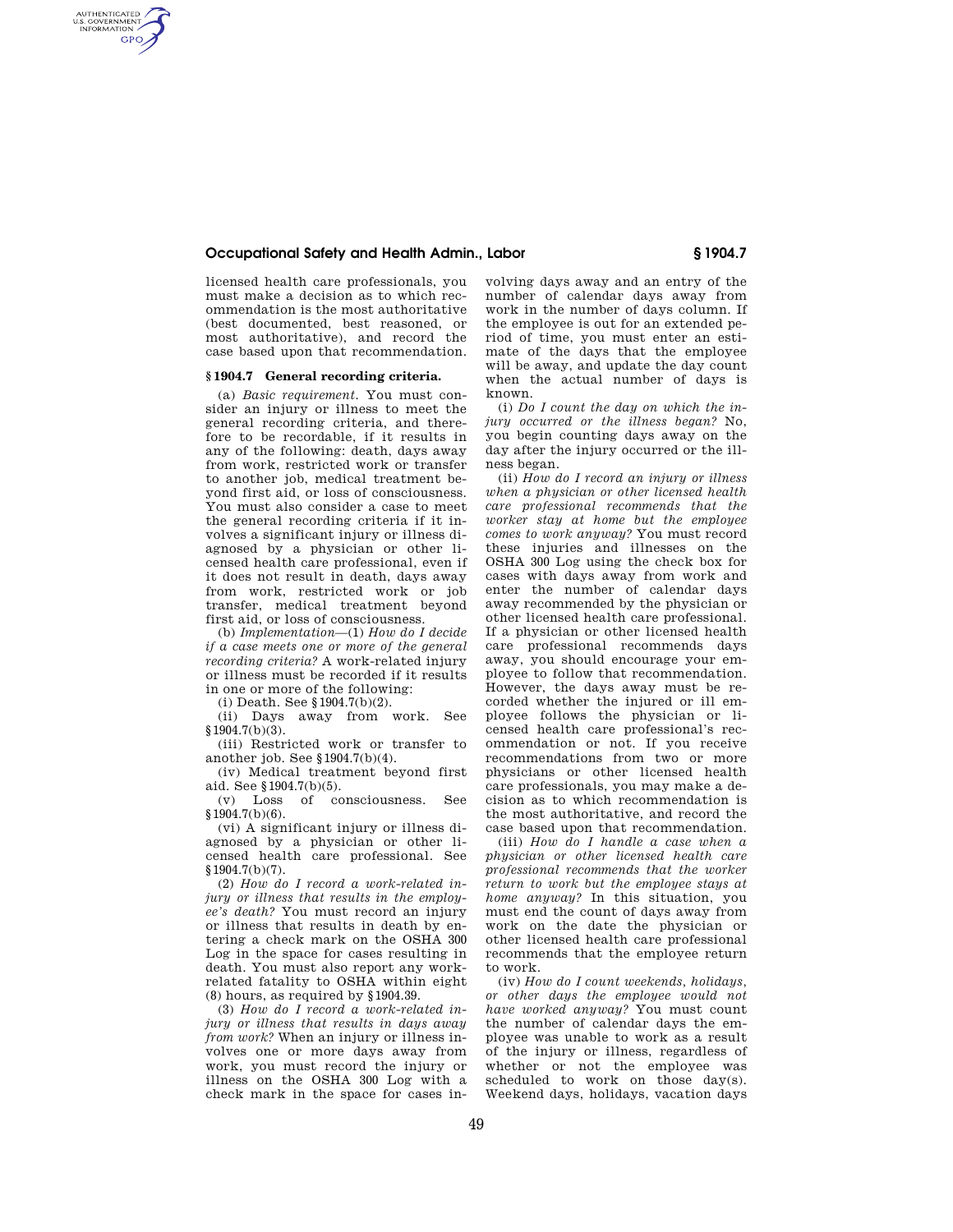or other days off are included in the total number of days recorded if the employee would not have been able to work on those days because of a workrelated injury or illness.

(v) *How do I record a case in which a worker is injured or becomes ill on a Friday and reports to work on a Monday, and was not scheduled to work on the weekend?* You need to record this case only if you receive information from a physician or other licensed health care professional indicating that the employee should not have worked, or should have performed only restricted work, during the weekend. If so, you must record the injury or illness as a case with days away from work or restricted work, and enter the day counts, as appropriate.

(vi) *How do I record a case in which a worker is injured or becomes ill on the day before scheduled time off such as a holiday, a planned vacation, or a temporary plant closing?* You need to record a case of this type only if you receive information from a physician or other licensed health care professional indicating that the employee should not have worked, or should have performed only restricted work, during the scheduled time off. If so, you must record the injury or illness as a case with days away from work or restricted work, and enter the day counts, as appropriate.

(vii) *Is there a limit to the number of days away from work I must count?* Yes, you may ''cap'' the total days away at 180 calendar days. You are not required to keep track of the number of calendar days away from work if the injury or illness resulted in more than 180 calendar days away from work and/ or days of job transfer or restriction. In such a case, entering 180 in the total days away column will be considered adequate.

(viii) *May I stop counting days if an employee who is away from work because of an injury or illness retires or leaves my company?* Yes, if the employee leaves your company for some reason unrelated to the injury or illness, such as retirement, a plant closing, or to take another job, you may stop counting days away from work or days of restriction/job transfer. If the employee leaves your company because of the in-

**§ 1904.7 29 CFR Ch. XVII (7–1–10 Edition)** 

jury or illness, you must estimate the total number of days away or days of restriction/job transfer and enter the day count on the 300 Log.

(ix) *If a case occurs in one year but results in days away during the next calendar year, do I record the case in both years?* No, you only record the injury or illness once. You must enter the number of calendar days away for the injury or illness on the OSHA 300 Log for the year in which the injury or illness occurred. If the employee is still away from work because of the injury or illness when you prepare the annual summary, estimate the total number of calendar days you expect the employee to be away from work, use this number to calculate the total for the annual summary, and then update the initial log entry later when the day count is known or reaches the 180-day cap.

(4) *How do I record a work-related injury or illness that results in restricted work or job transfer?* When an injury or illness involves restricted work or job transfer but does not involve death or days away from work, you must record the injury or illness on the OSHA 300 Log by placing a check mark in the space for job transfer or restriction and an entry of the number of restricted or transferred days in the restricted workdays column.

(i) *How do I decide if the injury or illness resulted in restricted work?* Restricted work occurs when, as the result of a work-related injury or illness:

(A) You keep the employee from performing one or more of the routine functions of his or her job, or from working the full workday that he or she would otherwise have been scheduled to work; or

(B) A physician or other licensed health care professional recommends that the employee not perform one or more of the routine functions of his or her job, or not work the full workday that he or she would otherwise have been scheduled to work.

(ii) *What is meant by ''routine functions''?* For recordkeeping purposes, an employee's routine functions are those work activities the employee regularly performs at least once per week.

(iii) *Do I have to record restricted work or job transfer if it applies only to the day*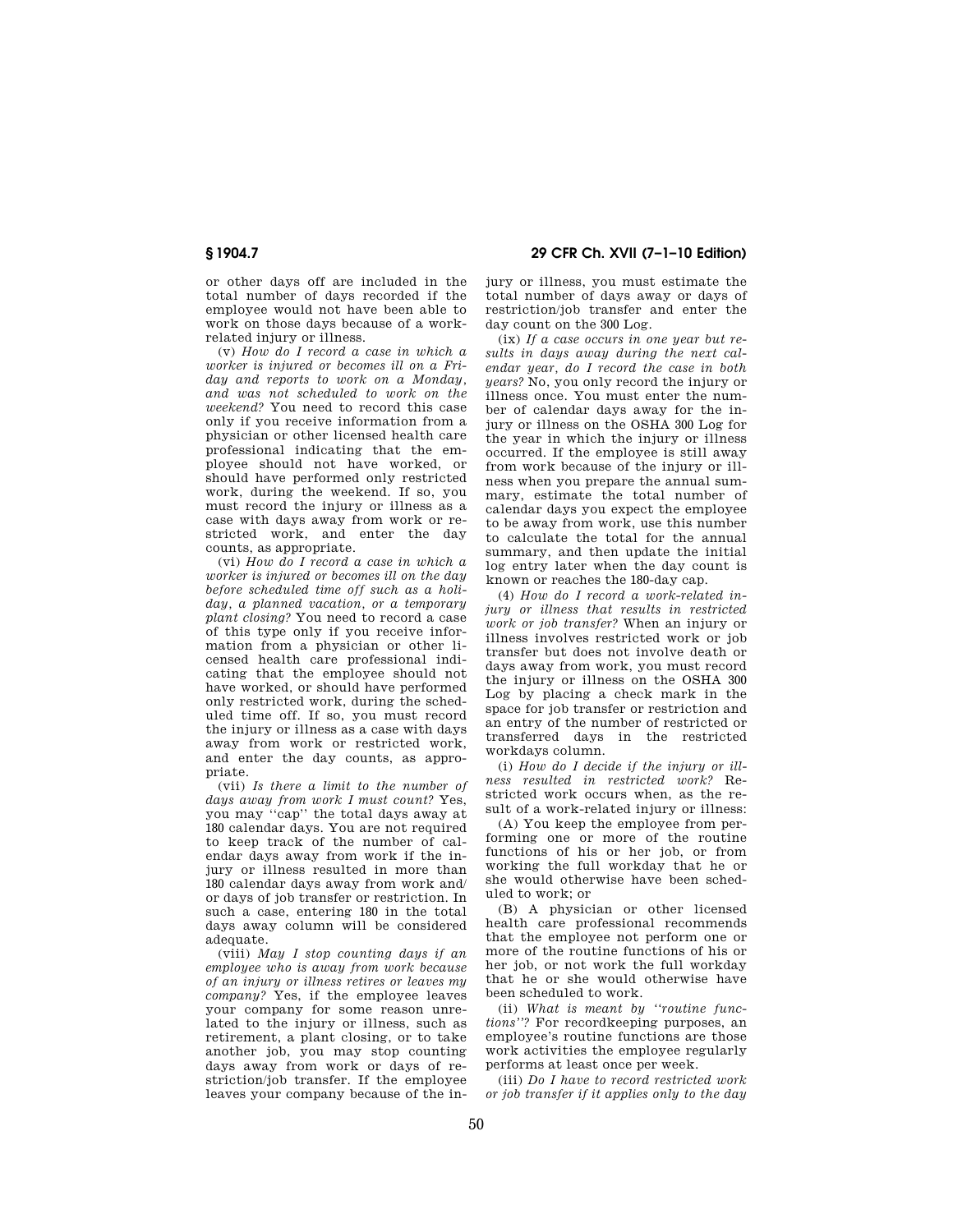# **Occupational Safety and Health Admin., Labor § 1904.7**

*on which the injury occurred or the illness began?* No, you do not have to record restricted work or job transfers if you, or the physician or other licensed health care professional, impose the restriction or transfer only for the day on which the injury occurred or the illness began.

(iv) *If you or a physician or other licensed health care professional recommends a work restriction, is the injury or illness automatically recordable as a ''restricted work'' case?* No, a recommended work restriction is recordable only if it affects one or more of the employee's routine job functions. To determine whether this is the case, you must evaluate the restriction in light of the routine functions of the injured or ill employee's job. If the restriction from you or the physician or other licensed health care professional keeps the employee from performing one or more of his or her routine job functions, or from working the full workday the injured or ill employee would otherwise have worked, the employee's work has been restricted and you must record the case.

(v) *How do I record a case where the worker works only for a partial work shift because of a work-related injury or illness?* A partial day of work is recorded as a day of job transfer or restriction for recordkeeping purposes, except for the day on which the injury occurred or the illness began.

(vi) *If the injured or ill worker produces fewer goods or services than he or she would have produced prior to the injury or illness but otherwise performs all of the routine functions of his or her work, is the case considered a restricted work case?*  No, the case is considered restricted work only if the worker does not perform all of the routine functions of his or her job or does not work the full shift that he or she would otherwise have worked.

(vii) *How do I handle vague restrictions from a physician or other licensed health care professional, such as that the employee engage only in ''light duty'' or ''take it easy for a week''?* If you are not clear about the physician or other licensed health care professional's recommendation, you may ask that person whether the employee can do all of his or her routine job functions and

work all of his or her normally assigned work shift. If the answer to both of these questions is ''Yes,'' then the case does not involve a work restriction and does not have to be recorded as such. If the answer to one or both of these questions is ''No,'' the case involves restricted work and must be recorded as a restricted work case. If you are unable to obtain this additional information from the physician or other licensed health care professional who recommended the restriction, record the injury or illness as a case involving restricted work.

(viii) *What do I do if a physician or other licensed health care professional recommends a job restriction meeting OSHA's definition, but the employee does all of his or her routine job functions anyway?* You must record the injury or illness on the OSHA 300 Log as a restricted work case. If a physician or other licensed health care professional recommends a job restriction, you should ensure that the employee complies with that restriction. If you receive recommendations from two or more physicians or other licensed health care professionals, you may make a decision as to which recommendation is the most authoritative, and record the case based upon that recommendation.

(ix) *How do I decide if an injury or illness involved a transfer to another job?* If you assign an injured or ill employee to a job other than his or her regular job for part of the day, the case involves transfer to another job. Note: This does not include the day on which the injury or illness occurred.

(x) *Are transfers to another job recorded in the same way as restricted work cases?*  Yes, both job transfer and restricted work cases are recorded in the same box on the OSHA 300 Log. For example, if you assign, or a physician or other licensed health care professional recommends that you assign, an injured or ill worker to his or her routine job duties for part of the day and to another job for the rest of the day, the injury or illness involves a job transfer. You must record an injury or illness that involves a job transfer by placing a check in the box for job transfer.

(xi) *How do I count days of job transfer or restriction?* You count days of job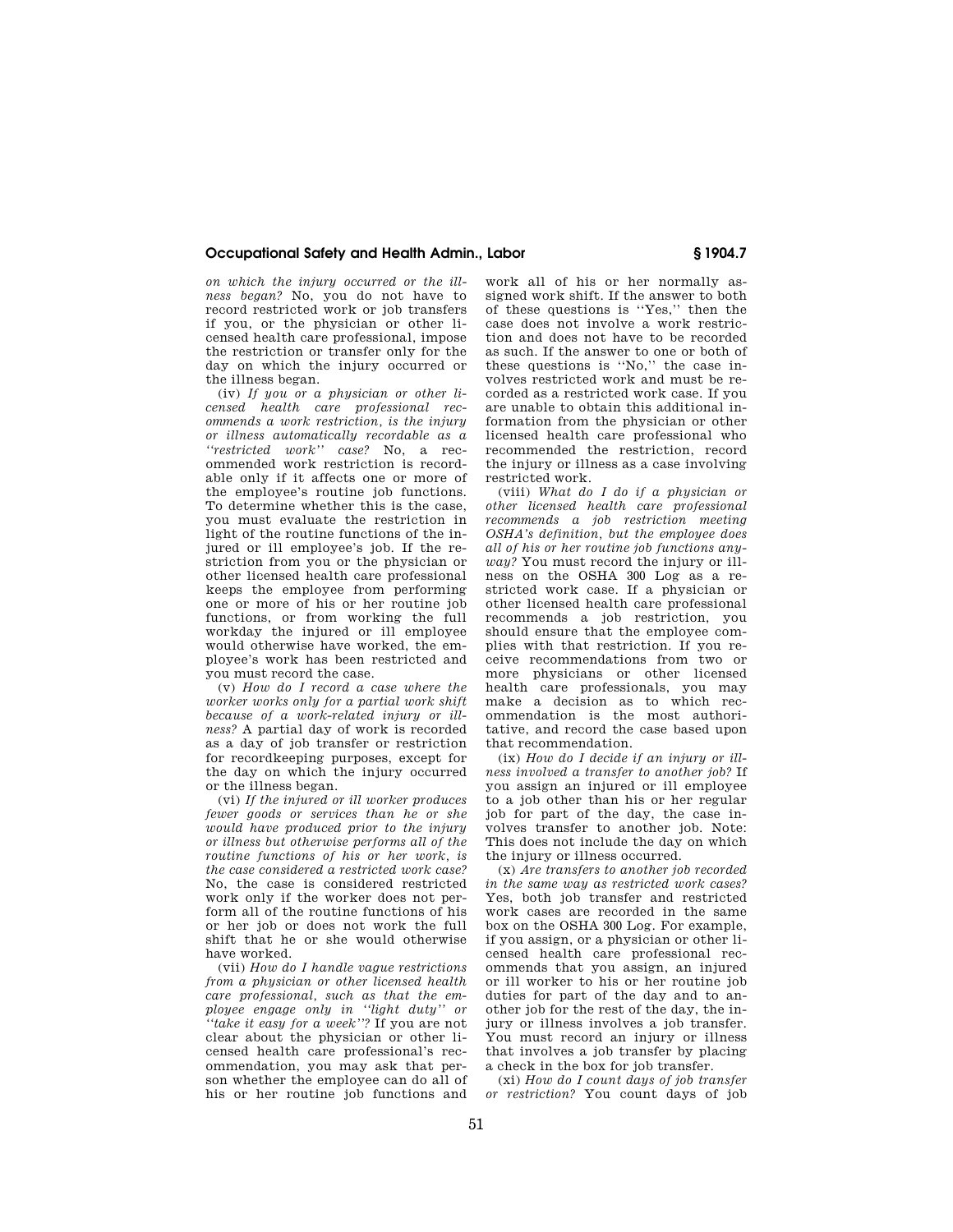# **§ 1904.7 29 CFR Ch. XVII (7–1–10 Edition)**

transfer or restriction in the same way you count days away from work, using  $§1904.7(b)(3)(i)$  to (viii), above. The only difference is that, if you permanently assign the injured or ill employee to a job that has been modified or permanently changed in a manner that eliminates the routine functions the employee was restricted from performing, you may stop the day count when the modification or change is made permanent. You must count at least one day of restricted work or job transfer for such cases.

(5) *How do I record an injury or illness that involves medical treatment beyond first aid?* If a work-related injury or illness results in medical treatment beyond first aid, you must record it on the OSHA 300 Log. If the injury or illness did not involve death, one or more days away from work, one or more days of restricted work, or one or more days of job transfer, you enter a check mark in the box for cases where the employee received medical treatment but remained at work and was not transferred or restricted.

(i) *What is the definition of medical treatment?* ''Medical treatment'' means the management and care of a patient to combat disease or disorder. For the purposes of part 1904, medical treatment does not include:

(A) Visits to a physician or other licensed health care professional solely for observation or counseling;

(B) The conduct of diagnostic procedures, such as x-rays and blood tests, including the administration of prescription medications used solely for diagnostic purposes (*e.g.,* eye drops to dilate pupils); or

(C) ''First aid'' as defined in paragraph (b)(5)(ii) of this section.

(ii) *What is ''first aid''?* For the purposes of part 1904, ''first aid'' means the following:

(A) Using a non-prescription medication at nonprescription strength (for medications available in both prescription and non-prescription form, a recommendation by a physician or other licensed health care professional to use a non-prescription medication at prescription strength is considered medical treatment for recordkeeping purposes);

(B) Administering tetanus immunizations (other immunizations, such as Hepatitis B vaccine or rabies vaccine, are considered medical treatment);

(C) Cleaning, flushing or soaking wounds on the surface of the skin;

(D) Using wound coverings such as bandages, Band-AidsTM, gauze pads, etc.; or using butterfly bandages or Steri-StripsTM (other wound closing devices such as sutures, staples, etc., are considered medical treatment);

(E) Using hot or cold therapy;

(F) Using any non-rigid means of support, such as elastic bandages, wraps, non-rigid back belts, etc. (devices with rigid stays or other systems designed to immobilize parts of the body are considered medical treatment for recordkeeping purposes);

(G) Using temporary immobilization devices while transporting an accident victim (*e.g.,* splints, slings, neck collars, back boards, etc.).

(H) Drilling of a fingernail or toenail to relieve pressure, or draining fluid from a blister;

(I) Using eye patches;

(J) Removing foreign bodies from the eye using only irrigation or a cotton swab;

(K) Removing splinters or foreign material from areas other than the eye by irrigation, tweezers, cotton swabs or other simple means;

(L) Using finger guards;

(M) Using massages (physical therapy or chiropractic treatment are considered medical treatment for recordkeeping purposes); or

(N) Drinking fluids for relief of heat stress.

(iii) *Are any other procedures included in first aid?* No, this is a complete list of all treatments considered first aid for part 1904 purposes.

(iv) *Does the professional status of the person providing the treatment have any effect on what is considered first aid or medical treatment?* No, OSHA considers the treatments listed in  $§1904.7(b)(5)(ii)$ of this part to be first aid regardless of the professional status of the person providing the treatment. Even when these treatments are provided by a physician or other licensed health care professional, they are considered first